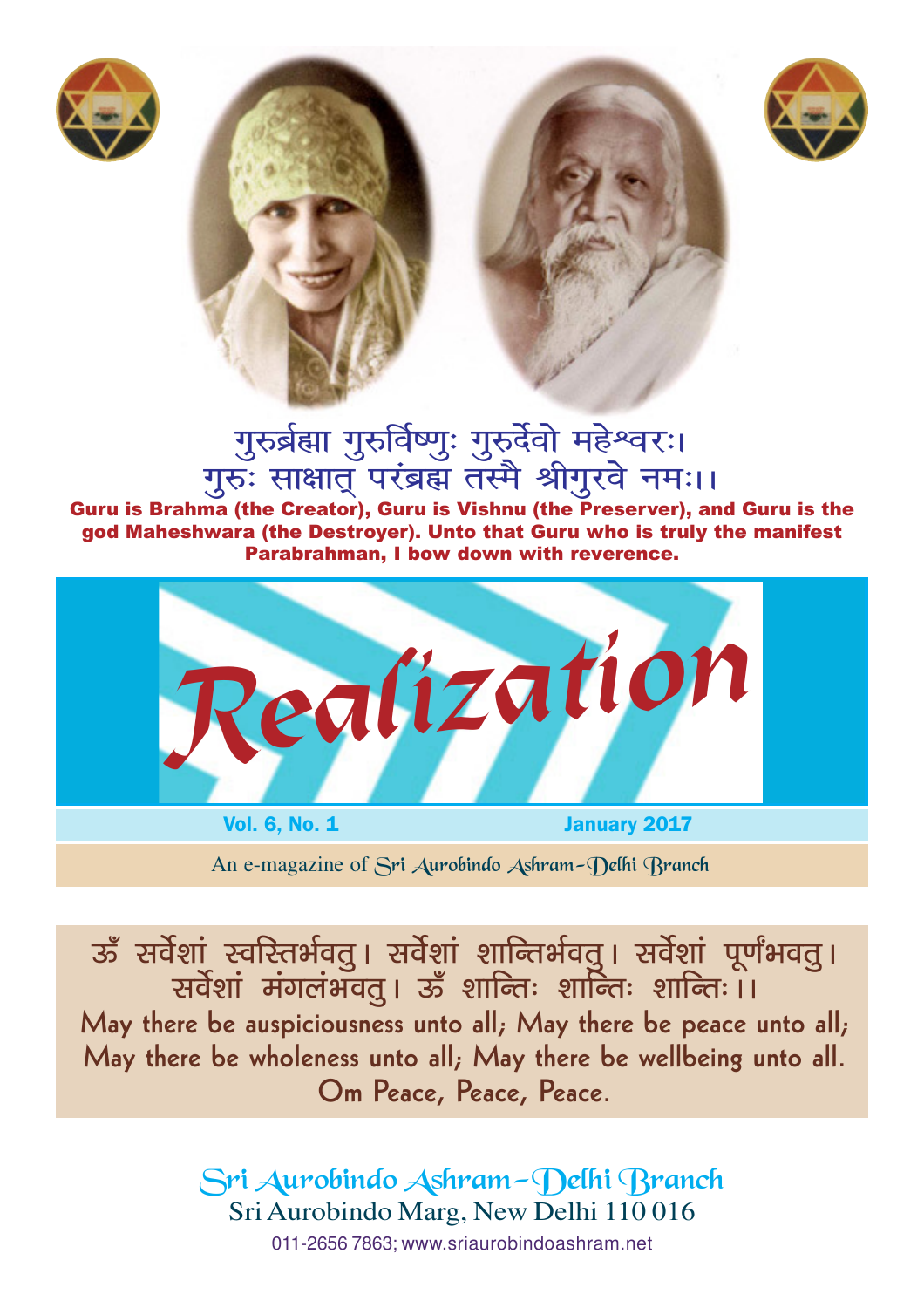### Ongoing & Forthcoming Events January 2017

|                                           | <b>Meditation &amp; Satsang venue: Meditation Hall</b>                                       |                     |                                       |                                                                                                                       |
|-------------------------------------------|----------------------------------------------------------------------------------------------|---------------------|---------------------------------------|-----------------------------------------------------------------------------------------------------------------------|
| <b>Monday - Saturday</b>                  |                                                                                              | $7 - 7:30$ pm       |                                       | <b>Collective Meditation</b>                                                                                          |
|                                           | <b>Sunday Meditation &amp; Discourses 10:00 - 11:30 am</b>                                   |                     |                                       |                                                                                                                       |
| <b>Jan 01</b>                             | <b>Has the New Age Arrived</b>                                                               |                     |                                       | <b>Dr. Ramesh Bijlani</b>                                                                                             |
| <b>Jan 08</b>                             | <b>Hammare Prashn, Sri Maa ke Uttar</b>                                                      |                     |                                       | <b>Ms. Aparna Roy</b>                                                                                                 |
| <b>Jan 15</b>                             | 'Man the Mediator' - A sonnet by Sri Aurobindo                                               |                     |                                       | <b>Shri Prashant Khanna</b>                                                                                           |
| <b>Jan 22</b>                             | <b>Expressing Aspiration through Prayer</b>                                                  |                     |                                       | <b>Dr. Mithu Pal</b>                                                                                                  |
| <b>Jan 29</b>                             | <b>The Shadow and the Light</b>                                                              |                     |                                       | <b>Dr. Pulkit Sharma</b>                                                                                              |
|                                           | Sundays, 01, 08, 22, 29 11:30 am-12:30 pm Savitri                                            |                     |                                       | <b>Shri Prashant Khanna</b>                                                                                           |
|                                           | Contact: 011-2656 7863; 2651 7426; <contact@aurobindoonline.in></contact@aurobindoonline.in> |                     |                                       |                                                                                                                       |
|                                           | <b>Ongoing Classes venue: Ashram Library (Room 005)</b>                                      |                     |                                       |                                                                                                                       |
|                                           | Wednesdays, 04, 11, 18, 25 11:30 am-12:30 pm                                                 |                     | <b>Bhagvad Gita</b>                   | <b>Shri Prashant Khanna</b>                                                                                           |
|                                           | Contact: 011-2651 7426; 2656 7863; <contact@aurobindoonline.in></contact@aurobindoonline.in> |                     |                                       |                                                                                                                       |
|                                           | <b>The Mother's Integral Health Centre Activities</b>                                        |                     |                                       |                                                                                                                       |
|                                           |                                                                                              |                     |                                       | (Phone 011-2685 8563, Sanjeeb: 88005 52685, Mrs. Bhatia: 93122 65447; <tmihc2000@yahoo.co.in></tmihc2000@yahoo.co.in> |
| <b>General O.P.D.</b>                     | <b>Daily</b>                                                                                 |                     | $8:30 - 9:30$ am                      | $2:30 - 3:30$ pm                                                                                                      |
|                                           | <b>Speciality Clinics - By Appointment Only</b>                                              |                     |                                       |                                                                                                                       |
| Tue/Thu/Sat                               | <b>Accupressure</b>                                                                          |                     | Tue/Thu/Sat                           | <b>Ayurveda</b>                                                                                                       |
| Tue/Wed/Fri<br><b>Mon-Sat</b>             | <b>Clinical Psychology</b><br><b>Mind Body Medicine</b>                                      |                     | Mon-Sat (11am-1pm)<br>Mon/Wed/Thu/Fri | <b>Physiotherapy</b><br><b>Homeopathy</b>                                                                             |
| <b>Tue</b>                                | <b>Orthopaedics</b>                                                                          |                     | Tue/Thu/Sat                           | <b>Naturopathy</b>                                                                                                    |
| <b>Monday</b>                             | <b>Ophthalmology (Eye)</b>                                                                   |                     | Tue/Thu                               | <b>Dental</b>                                                                                                         |
| Wed/Thu                                   | <b>General Surgery</b>                                                                       |                     | <b>Tuesday</b>                        | <b>Psychiatry</b>                                                                                                     |
| Tue/Thu                                   | <b>Gynecology</b>                                                                            |                     |                                       |                                                                                                                       |
| <b>Mon-Sat</b>                            | $8 - 9:30$ am                                                                                | <b>Eye Exercise</b> |                                       | <b>6-Day Package</b>                                                                                                  |
| Contact: 011-2685 8563; Madhu 92683 84794 |                                                                                              |                     |                                       |                                                                                                                       |

Integrated Health Services : Tailor-made packages of 4 hrs./day (Tu/Th/Sa) Includes: Ayurveda, Naturopathy, Yogasana, Pranayama, Accupressure, Eye Exercise, Integral Health Consultation

| January 1 & 15 | $6 - 7$ am         | Mahamrityunjaya Havan & Gita Paath |                              |  |
|----------------|--------------------|------------------------------------|------------------------------|--|
| Tue/Wed/Fri    | $7:00-7:45$ am     | <i>Yogasana</i> class for MIS/MBK  | <b>Ms. Preeti Bhardwaj</b>   |  |
| Mon/Wed/Fri    | $8-9$ am           | <i><b>Yogasanaclass</b></i>        | <b>Ms. Monica Srivastava</b> |  |
| Mon/Wed/Fri    | $9:45-10:45$ am    | <b>Yoga for Senior Citizens</b>    | <b>Ms. Sapna Mukherjee</b>   |  |
| Mon/Wed/Fri    | $11$ am $-12$ noon | <i><b>Yogasanaclass</b></i>        | Dr. Aparajita Rath           |  |
| Tue/Thu/Sat    | $4 - 5$ pm         | <i><b>Yogasanaclass</b></i>        | <b>Shri Deepak Jhamb</b>     |  |

#### Ongoing Classes venue: The Mother's Integral Health Centre Rm 15J

| <b>Monday</b> | $2:30 - 3:30$ pm | Vivekachoodamani                                                                         | <b>Dr. Tarun Baveja</b> |
|---------------|------------------|------------------------------------------------------------------------------------------|-------------------------|
| Wed/Fri       | $2:30-3:30$ pm   | Chhandogya Upanishad                                                                     | <b>Dr. Tarun Baveja</b> |
|               |                  | Contact: 011-2685 8563; Aradhana <aradhana.archer@gmail.com></aradhana.archer@gmail.com> |                         |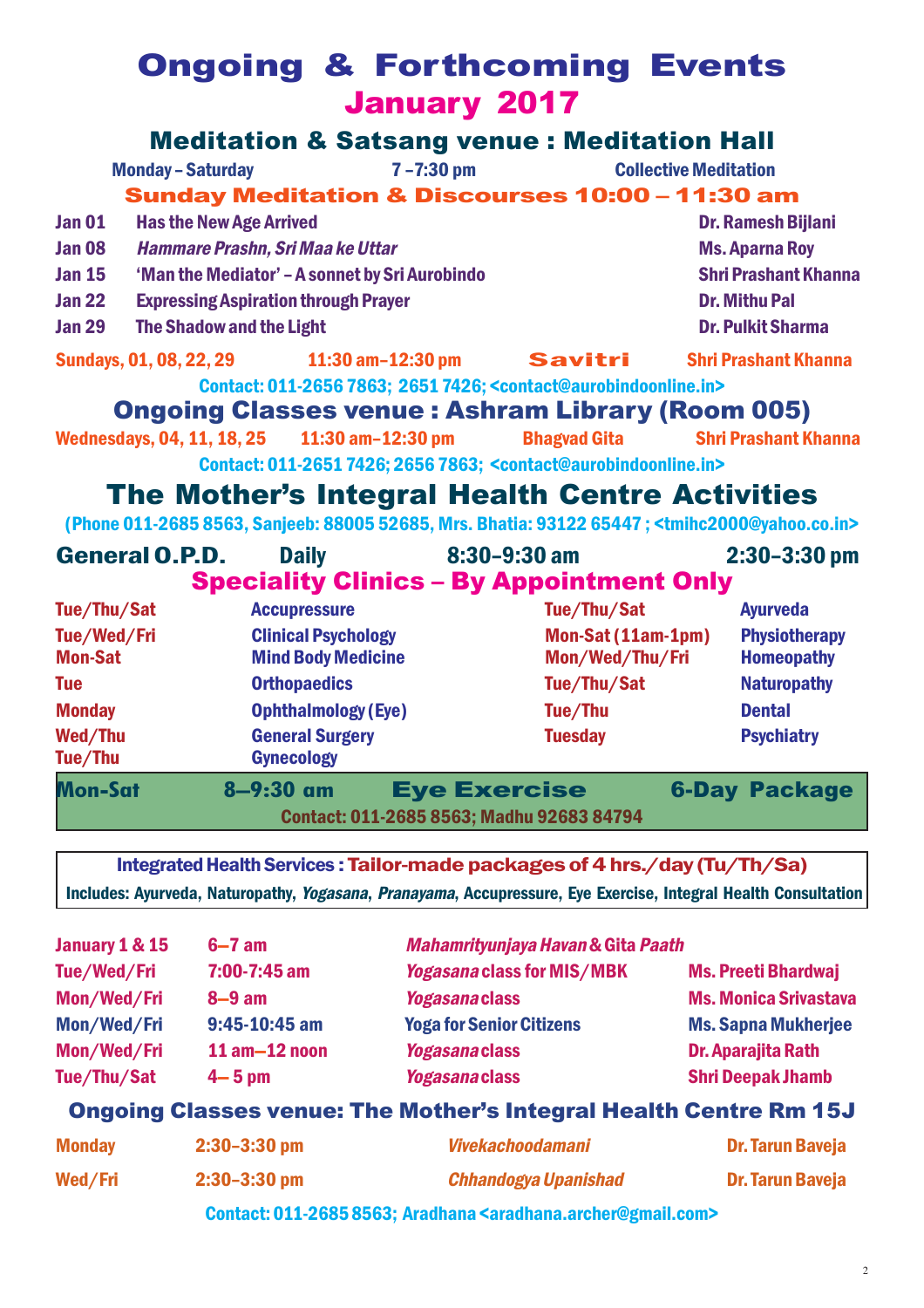### 2017 – Year of the Mind

#### Clean Mind Programme

**at The Mother's Integral Health Centre, Sri Auronindo AshramDelhi-Branch From January 2017 every Sunday; Time: 9am to 1pm**

Workshops on Traditional & Non-Traditional Practices to enhance Mental Enrichment. Psychiatric Services especially for Teenagers. Physical culture – Yoga/Exercise/Games; Chanting. Shramdan; Contentment Scoring

Planning in process for : Ramgarh, Nainital, Rishikesh (Uttarakhand); Kechla (Odisha); Dhankot (Haryana); Bhiwadi (Rajasthan); Ghaziabad (U.P.)

#### For information and registration contact: 011 2685 8563; <tmihc2000@yahoo.co.in>

**January 2017: Schedule of talks**

| Jan 01   | <b>Mindfulness - Thought Action Connect</b> |
|----------|---------------------------------------------|
| Jan 08   | <b>Full Life - the Ayurveda way</b>         |
| Jan $15$ | <b>Mind sees through the Eyes</b>           |
| Jan 22   | <b>Worship Life - Vedic Chanting</b>        |
| Jan 29   | <b>Suffering is also a form of Grace</b>    |

Dr. Urvashi Dr. S. Katoch **Mrs. C. Bhatia** Dr. Shardha Batra **Ms. Neha Bhimwal** 

#### Matri Kala Mandir CLASS SCHEDULE

| Mon/Fri/Sat       | $3:00 - 6:00$ pm | <b>Hindusthani Classical Vocal</b>                                                             | <b>Shri Kshitij Mathur</b>        |
|-------------------|------------------|------------------------------------------------------------------------------------------------|-----------------------------------|
| Wed/Sat           | $3:30-6:30$ pm   | <b>Hindusthani Classical Vocal</b>                                                             | <b>Shri Kshitij Mathur</b>        |
| Tue/Thu           | 4:00-5:00 pm     | <b>Hindusthani Classical Vocal</b>                                                             | <b>Smt. Premsheela</b>            |
| <b>Mon to Sat</b> | 4:00-6:30 pm     | <b>Music for The Soul</b>                                                                      | <b>Km. Karunamayee</b>            |
| Wed/Fri           | 4:00-6:00 pm     | <b>Hindusthani Classical Vocal</b>                                                             | <b>Shri Shiv Prasad Rao</b>       |
| Wed/Sat           | $3:30 - 6:30$ pm | <b>Carnatic Vocal</b>                                                                          | <b>Smt Jalaja Shankar</b>         |
| Wed/Thu           | 4:00-6:30 pm     | <b>Tabla</b>                                                                                   | <b>Shri Vijay Shankar Mishra</b>  |
| Wed/Fri           | $4:00 - 6:30$ pm | <b>Sitar</b>                                                                                   | <b>Shri Neel Ranjan Mukherjee</b> |
| Mon/Fri           | $3:30 - 5:30$ pm | <b>Flute</b>                                                                                   | <b>Shri Himanshu Dutt</b>         |
| Mon/Fri           | $3:30 - 5:30$ pm | <b>Violin</b>                                                                                  | <b>Dr. Ranjan Srivastav</b>       |
| Mon/Wed/Fri       | $3:30-6:00$ pm   | <b>Hawaian Guitar &amp; Key Board</b>                                                          | <b>Shri Neel Ranjan Mukherjee</b> |
| Tue/Thu           | $3:30 - 5:30$ pm | <b>Spanish Guitar</b>                                                                          | <b>Shri Jagdish Kumar</b>         |
| Mon/Wed           | $4:00 - 6:00$ pm | <b>Bharata Natyam</b>                                                                          | Smt Rajeswari Natarajan           |
| Tue/Thu           | $4:00 - 6:30$ pm | <b>Kathak Nritya</b>                                                                           | <b>Smt. Raksha Singh</b>          |
| Wed/Sat           | $4:00 - 6:30$ pm | <b>Kathak Nritya</b>                                                                           | <b>Km. Anjali Saini</b>           |
| Mon/Fri           | $3:30 - 5:00$ pm | Odissi Nritya                                                                                  | <b>Shri Dibakar Khuntia</b>       |
| Mon/Fri           | $4:00 - 5:30$ pm | <b>Painting</b>                                                                                | <b>Smt. Tatini Sengupta Ray</b>   |
| Tue/Thu           | $4:00 - 6:00$ pm | <b>Painting</b>                                                                                | <b>Shri Tapan Ch. Bhowmick</b>    |
| Tue/Thu/Sat       | $4:00 - 6:00$ pm | <b>Table Tennis</b>                                                                            | <b>Shri Gulshan Rai Khera</b>     |
| <b>Mon to Sat</b> | $4:30 - 5:30$ pm | <b>Taekwondo</b>                                                                               | <b>Shri Arshad Hashish</b>        |
| Tue/Thu/Sat       | $4:30 - 5:30$ pm | <b>Basketball (M.I.S. students)</b>                                                            | <b>Shri Hridesh Rawal</b>         |
|                   |                  | Contact: 011-3242 5661; 2656 7863; <matrikalamandir67@gmail.com></matrikalamandir67@gmail.com> |                                   |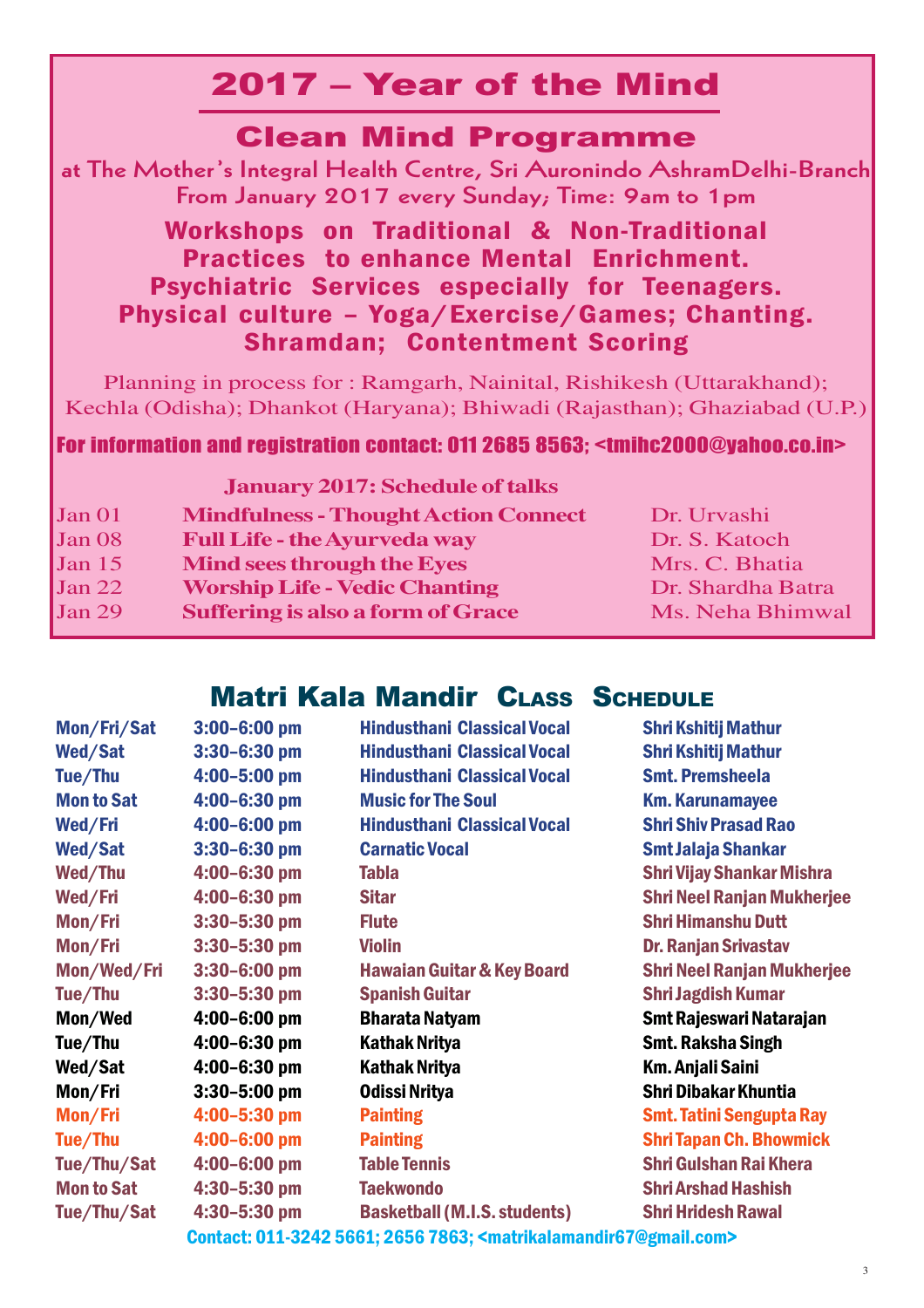## Integral Yoga (1)

We see, then, what from the psychological point of view,—and Yoga is nothing but practical psychology,—is the conception of Nature from which we have to start. It is the self-fulfilment of the *Purusha* through his Energy. But the movement of Nature is twofold, higher and lower, or, as we may choose to term it, divine and undivine. The distinction exists indeed for practical purposes only; for there is nothing that is not divine, and in a larger view it is as meaningless, verbally, as the distinction between natural and supernatural, for all things that are are natural. All things are in Nature and all things are in God. But, for practical purposes, there is a real distinction. The lower Nature, that which we know and are and must remain so long as the faith in us is not changed, acts through limitation and division, is of the nature of Ignorance and culminates in the life of the ego; but the higher Nature, that to which we aspire, acts by unification and transcendence of limitation, is of the nature of Knowledge and culminates in the life divine. The passage from the lower to the higher is the aim of Yoga; and this passage may effect itself by the rejection of the lower and escape into the higher, the ordinary view-point,—or by the transformation of the lower and its elevation to the higher Nature. It is this, rather, that must be the aim of an integral Yoga.

But in either case it is always through something in the lower that we must rise into the higher existence, and the schools of Yoga each select their own point of departure or their own gate of escape. They specialise certain activities of the lower *Prakriti* and turn them towards the Divine. But the normal action of Nature in us is an integral movement in which the full complexity of all our elements is affected by and affects all our environments. The whole of life is the Yoga of Nature. The Yoga that we seek must also be an integral action of Nature, and the whole difference between the *Yogin* and the natural man will be this, that the *Yogin* seeks to substitute in himself for the integral action of the lower Nature working in and by ego and division the integral action of the higher Nature working in and by God and unity. If indeed our aim be only an escape from the world to God, synthesis is unnecessary and a waste of time; for then our sole practical aim must be to find out one path out of the thousand that lead to God, one shortest possible of short cuts, and not to linger exploring different paths that end in the same goal. But if our aim be a transformation of our integral being into the terms of God-existence, it is then that a synthesis becomes necessary.

The method we have to pursue, then, is to put our whole conscious being into relation and contact with the Divine and to call Him in to transform our entire being into His. Thus in a sense God Himself, the real Person in us, becomes the *sadhaka* of the *sadhana***1** as well as the Master of the Yoga by whom the lower personality is used as the centre of a divine transfiguration and the instrument of its own perfection. In effect, the pressure of the Tapas, the force of consciousness in us dwelling in the Idea of the divine Nature upon that which we are in our entirety, produces its own realisation. The divine and all-knowing and all-effecting descends upon the limited and obscure, progressively illumines and energises the whole lower nature and substitutes its own action for all the terms of the inferior human light and mortal activity.

**1** *Sâdhana*, the practice by which perfection, *siddhi*, is attained; *sâdhaka*, the Yogin who seeks by that practice the *siddhi*.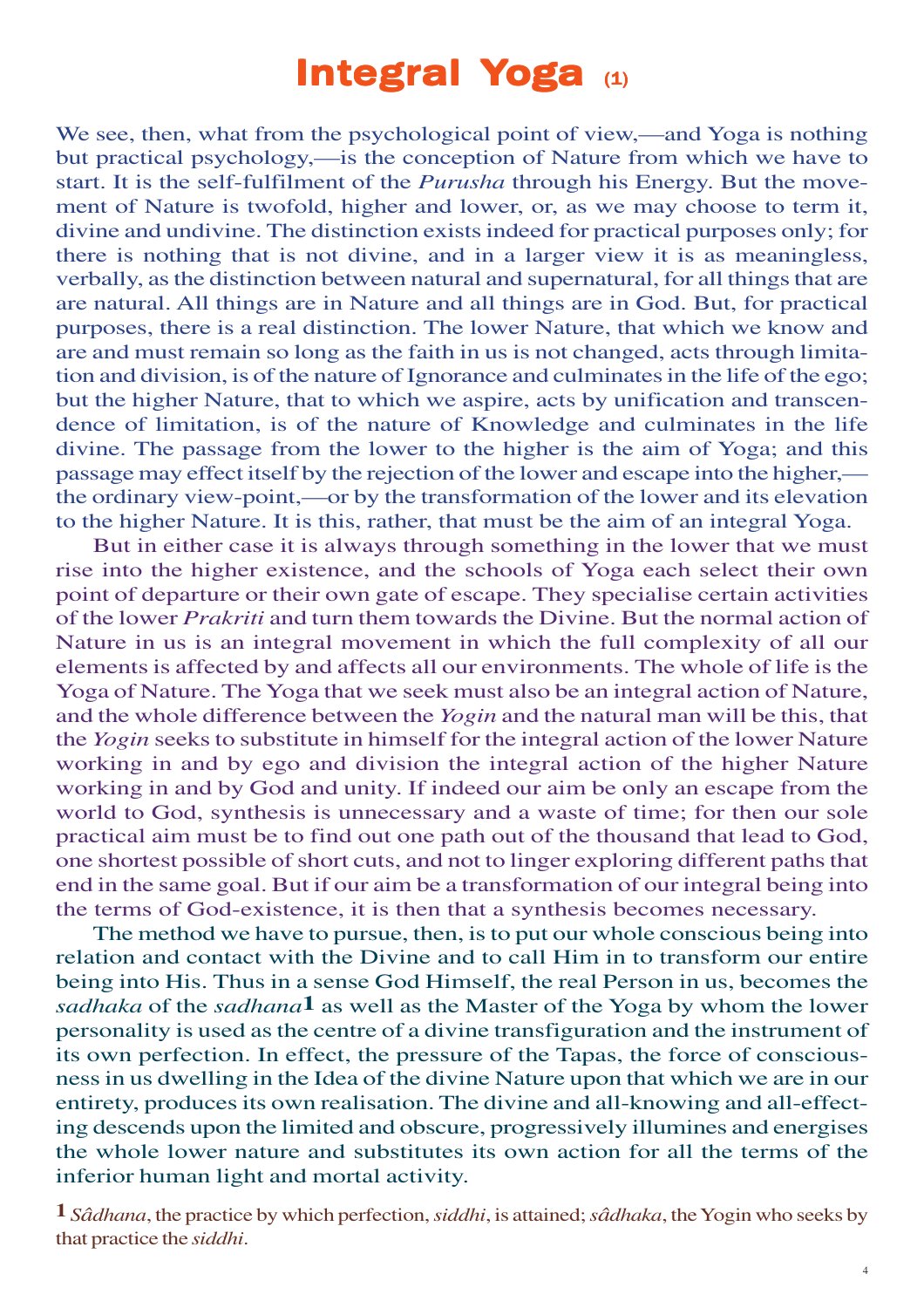In psychological fact this method translates itself into the progressive surrender of the ego with its whole field and all its apparatus to the Beyond-ego with its vast and incalculable but always inevitable workings. Certainly, this is no short cut or easy *sadhana*. It requires a colossal faith, an absolute courage and above all an unflinching patience. For it implies three stages of which only the last can be wholly blissful or rapid,—the attempt of the ego to enter into contact with the Divine, the wide, full and therefore laborious preparation of the whole lower Nature by the divine working to receive and become the higher Nature, and the eventual transformation. In fact, however, the divine Strength, often unobserved and behind the veil, substitutes itself for our weakness and supports us through all our failings of faith, courage and patience. It "makes the blind to see and the lame to stride over the hills." The intellect becomes aware of a Law that beneficently insists and a succour that upholds; the heart speaks of a Master of all things and Friend of man or a universal Mother who upholds through all stumblings. Therefore this path is at once the most difficult imaginable and yet, in comparison with the magnitude of its effort and object, the most easy and sure of all.

There are three outstanding features of this action of the higher when it works integrally on the lower nature. In the first place it does not act according to a fixed system and succession as in the specialised methods of Yoga, but with a sort of free, scattered and yet gradually intensive and purposeful working determined by the temperament of the individual in whom it operates, the helpful materials which his nature offers and the obstacles which it presents to purification and perfection. In a sense, therefore, each man in this path has his own method of Yoga. Yet are there certain broad lines of working common to all which enable us to construct not indeed a routine system, but yet some kind of Shastra or scientific method of the synthetic Yoga.

Secondly, the process, being integral, accepts our nature such as it stands organised by our past evolution and without rejecting anything essential compels all to undergo a divine change. Everything in us is seized by the hands of a mighty Artificer and transformed into a clear image of that which it now seeks confusedly to present. In that ever-progressive experience we begin to perceive how this lower manifestation is constituted and that everything in it, however seemingly deformed or petty or vile, is the more or less distorted or imperfect figure of some element or action in the harmony of the divine Nature. We begin to understand what the Vedic Rishis meant when they spoke of the human forefathers fashioning the gods as a smith forges the crude material in his smithy.

Thirdly, the divine Power in us uses all life as the means of this integral Yoga. Every experience and outer contact with our world-environment, however trifling or however disastrous, is used for the work, and every inner experience, even to the most repellent suffering or the most humiliating fall, becomes a step on the path to perfection. And we recognise in ourselves with opened eyes the method of God in the world, His purpose of light in the obscure, of might in the weak and fallen, of delight in what is grievous and miserable. We see the divine method to be the same in the lower and in the higher working; only in the one it is pursued tardily and obscurely through the subconscious in Nature, in the other it becomes swift and self-conscious and the instrument confesses the hand of the Master. All life is a Yoga of Nature seeking to manifest God within itself. Yoga marks the stage at which this effort becomes capable of self-awareness and therefore of right completion in the individual. It is a gathering up and concentration of the movements dispersed and loosely combined in the lower evolution.

– *Sri Aurobindo*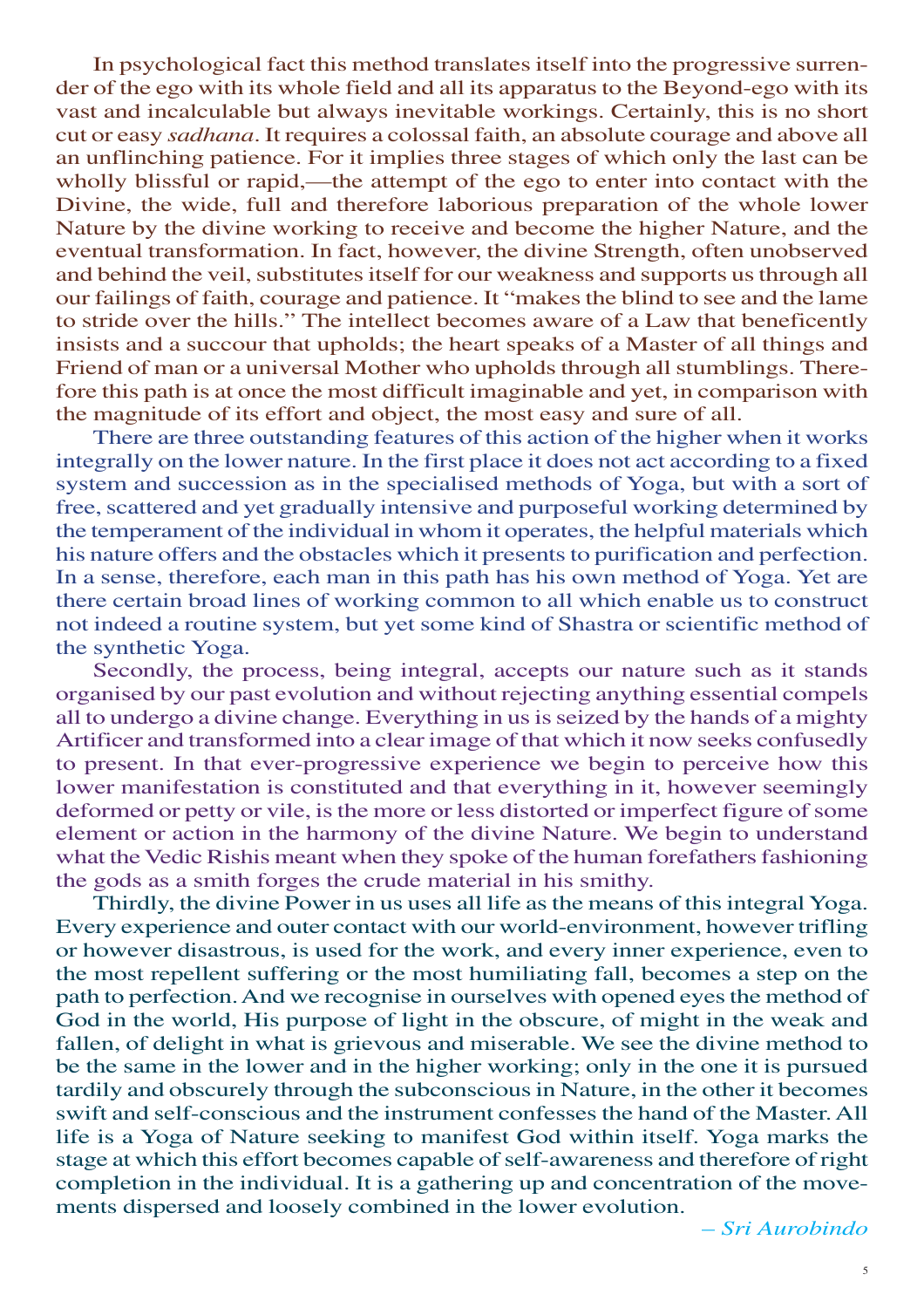#### Activities during November 16 – December 15, 2016

**THE MOTHER'<sup>S</sup>** *MAHASAMADHI* **DAY** :17 November as usual was observed as a day of silence in the Ashram speaking only as much as

was necessary, which Mother always wanted



sadhaks to do all the time. In the morning, students on a visit from Auro-Mira Vidya Mandir, Kechla, Odisha, performed a *havan*,



chanting the Sanskrit verses beautifully. In the evening, 'lights of aspiration' were kindled in the *Samadhi Lawn,* followed by silent meditation.

**AYURVEDA RETREAT** : A five-day Ayurveda Retreat was conducted at The Mother's Integral Health Centre of Sri Aurobindo Ashram-Delhi Branch from  $19<sup>th</sup>$  to  $23<sup>rd</sup>$  November 2016. During the whole day program, activities began early in the morning with *Prabhatpheri* (Walk and

Chant with musical instruments) followed by an hour of Yoga session comprising of yogasanas (yoga



postures) and *pranayama*. Two one hour interactive talkdiscussion sessions on the ancient wisdom of



Ayurveda for Holistic Health began in the forenoon and continued until lunch time. Afternoon was devoted to a talk on Upanishad by Dr. Tarun Baveja and traditional Indian games such as *pithoo*,

*gillidanda*, *kabaddi*, *kho-kho* etc. More yoga sessions, talk on 'Life is a Journey' by Dr. Ramesh Bijlani, and a *havan* with chanting of Mahamrityunjay mantra & Bhagvad Gita verses, were appropriately adjusted during the program. Participants joined the Ashram community for evening meditation in the Meditation





Hall.

All participants were exposed to Ayurvedic *Panchkarma* procedures and everyone was given a whole body oil massage and *Shirodhara*. Procedures for knee-pain and

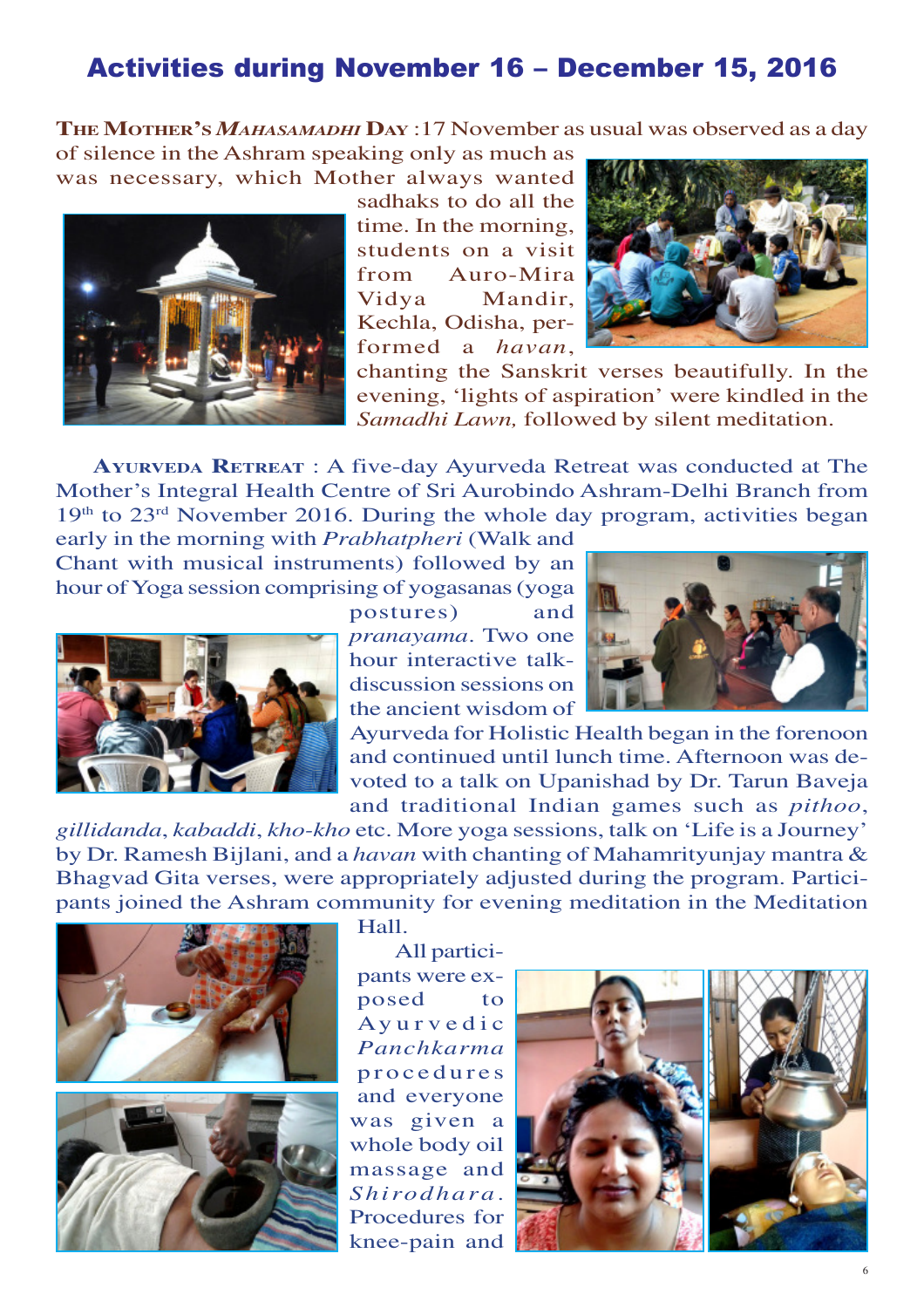backache namely *Janu basti* and *Kati basti* respectively and powder massage were given where appropriate.

The retreat also included Delhi sightseeing tours to India Gate, Prime Minister's Office, Lotus Temple and Akshar Dham. The last location was a spectacular experience with its film on the journey of India from Vedic times to the present, a boat ride, a sound show, and finally a sumptuous dinner in the Food Court of Akshar Dham Temple. Participants regaled the last evening with a nice cultural program '*Ye sham apke naam*'.

The entire program was conceptualised and conducted by Dr Surinder Katoch, an Ayurveda Physician, Yoga Adept, Holistic Health Consultant and Psychocounsellor in Ayurveda.

*SIDDHI* **DAY** : On 24th November, Karuna didi began the day's program early in the morning with melodious invocation of the Divine in the Meditation Hall.



After a Marchpast in t h e evening, and kindling of the lamps





*Samadhi lawn*, devotional songs were offered in the Meditation Hall by Km. Karunamayee with accompaniment from Rangamma, Srila, Jayanthy, Minati, Lin and Premsheela. Tara Didi thereafter read a passage from 'Yoga of Ashwapathy' (*Savitri*, Book 2). The day's events concluded with distribution of *prasad* to all attendees.

**ANNUAL DAY PROGRAM OF M.I.S.** : On November 26, 2016, The Mother's Inter-

national School celebrated 'Vande Mataram', a programme of Physical Demonstration and dances



saluting Mother India. Students and staff of the school worked hard to make this Annual Day a success. In sync with the theme, every piece was an ode to



our beautiful nation. Be it the merry fishermen of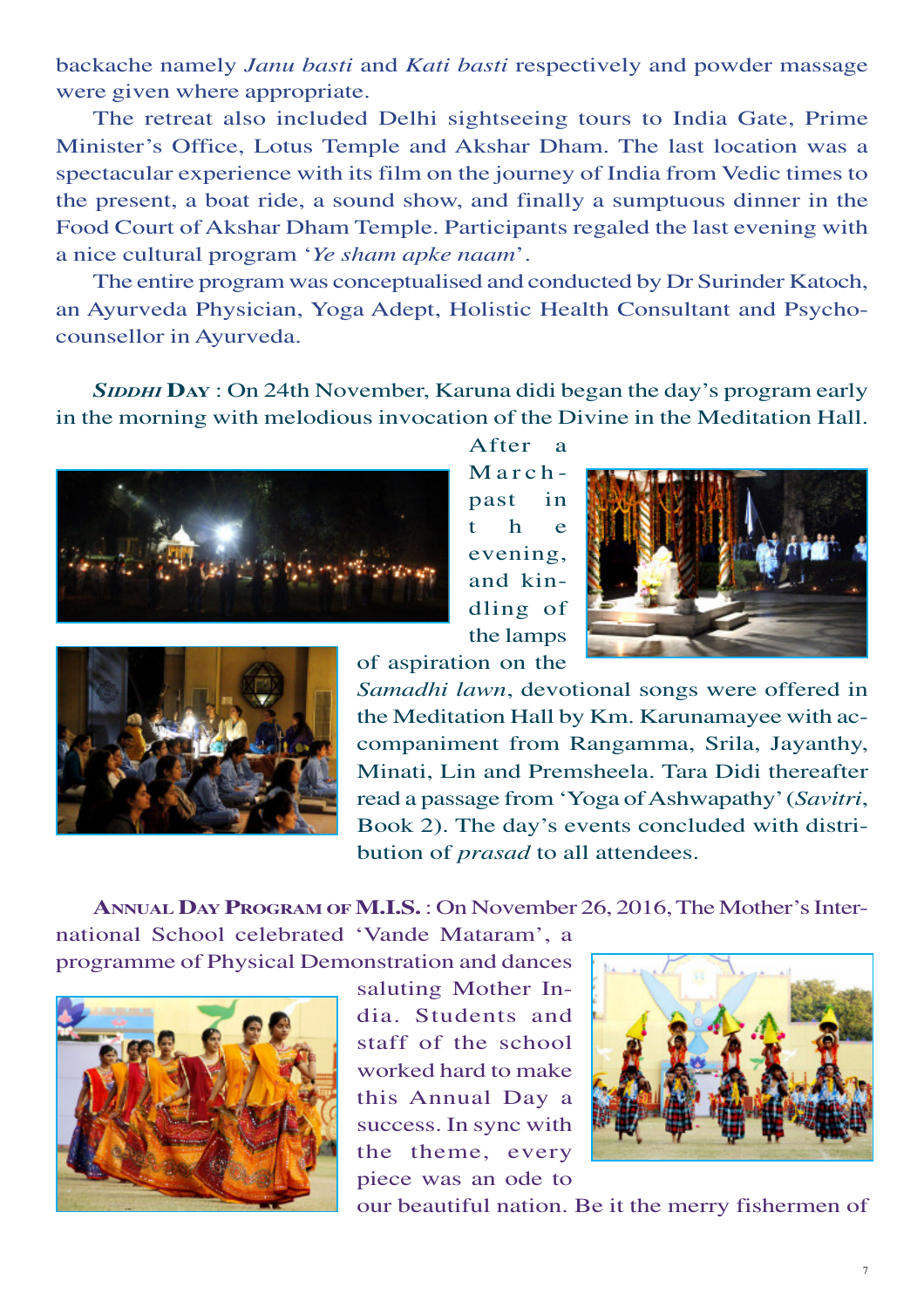

4th and 5th grade, the marching brigade of 9th grade or the heartwarming '*bhangra*' dancers of 11th, each honoured our diverse and colourful country. And as the stu-



dents drew a perfect map of India on the ground, in the breathtaking grand finale, each heart was filled

with pride. The event was graced by the Chief Guest, Shri Amarendra Khatua, Director General of the Indian Council for

Cultural Relations, and by the Guest of Honour, Swami Shantatmananda, Secretary, Ramakrishna



Mission (Delhi Centre). Also among the audience were the proud parents of the students, eager to see their wards garbed in celebratory attire and putting up a great show.

**INTEGRAL EYE EXERCISE CAMP** : The 114th Integral Eye Exercise Camp was conducted at The Mother's Integral Health Centre from November 26-December 1, 2016. As usual, attendees' feedback was commendably positive as is evident from comments such as: "A very good program. In fact, the theory session was helpful as well to understand what we have been doing wrong. Very friendly and dedicated staff" (J.S.); "Effective & simple. Although I am a little impatient & restless, palming brought me peace. I felt the most effect [ive] ... memory reading & chart reading. I hope that my power reduces & when I join the Army in January I should have no spectacles" (N.S.); "Very effective exercises and the monitoring and teaching was very detailed. Very open to consultation. Would recommend this to everyone" (N.); "The effect is slow but its there. The talk was helpful as it made us understand the reason behind the exercises. Have corrected many habits after getting the guidance from the staff" (A.M.); "We are happy with our kids' progress in few days." (V.)

**SRI AUROBINDO'S MAHASAMADHI DAY** : Sixtyfifth anniversary of Sri Aurobindo's *mahasamadhi* Day in the Ashram was observed on 5 December, 2016, beginning by invocation of the divine Presence by Karuna didi in the Meditation Hall in the morning. In the forenoon students & staff of The Mother's

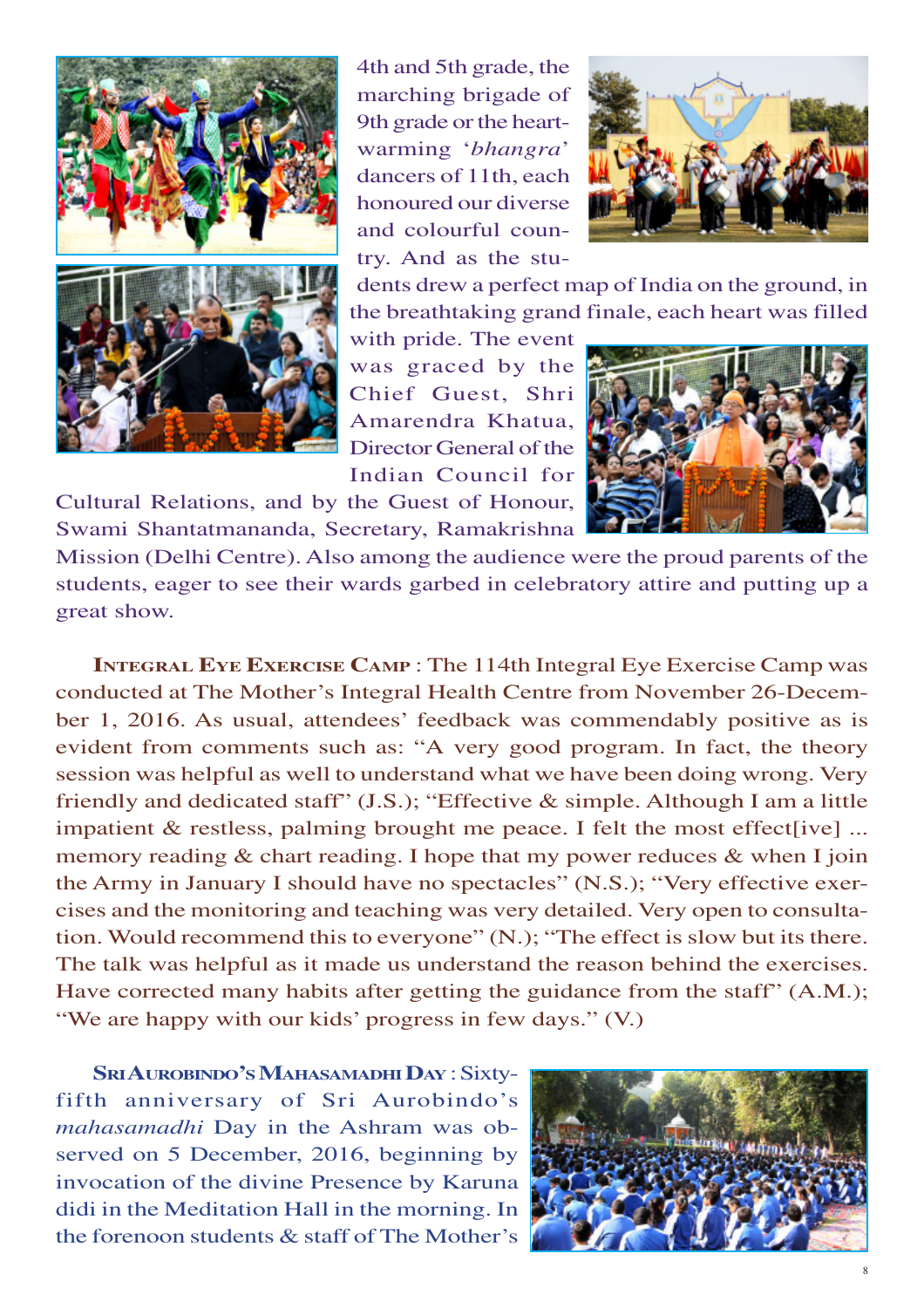

International School (MIS) along with the Ashram community, and visitor-devotees gathered on the *Samadhi Lawn* to pay hom-

age to Sri Aurobindo. MIS presented an elaborate program of bhajans,

anecdotes & recitations from the life of Sri Aurobindo and his works. The event ended with flower offerings at the Shrine by all present. In the evening, the devotees and the ashram



community lit lamps of aspiration, followed by singing of devotional songs and a reading by Tara Didi in the Meditation Hall.

**NURING STUDENTS FROM MAHARASHTRA**: Fifty students of Training College of Nursing, Civil Hospital, Jalgaon, Maharashtra led by teacher/escorts, Ms Pranita Gaikwad and Mr Vivek Bhalerao, during their stay in the Ashram attended a discourse by Dr. Ramesh Bijlani on 7 December on how to be happy, how the happiness of getting compares with the joy of giving, and how the work of a nurse has an in-built opportunity for giving. Besides giving joy, giving also leads to enduring mental peace, good health and spiritual growth, a vision much emphasized by Sri Aurobindo and The Mother. This view is also in harmony with the ancient Indian ideal of the four limbs of an all-embracing life: *kama, artha, dharma* and *moksha. Moksha*, which contrary to the common belief can be attained in this very world, consists of not depending on anything or anybody for unshakable mental peace. But that *moksha* is eventually achieved only if *kama* and *artha* are pursued within the framework of *dharma*.

**INTEGRAL YOGA ORIENTATION** : Twenty eight individuals took part in the popular *Orientation to Integral Yoga* course held on December 10-11, 2016. The program included yogasanas & pranayamas conducted by Shri Debi Prasad; lectures by Dr. Bijlani on yoga and the spiritual philosophy of Sri Aurobindo and

the Mother and their relevance to living a stressfree and meaningful life. Participants also had an opportunity to attend the Sunday *Satsang*, in which Dr Mithu Pal discoursed on 'Ego Was the Helper, Ego Is the Bar'. Highly soothing and inspirational musical breaks were provided by Ms. Sapna Mukherjee and Dr. Mithu Pal. Positive feedbacks such as the following were received at the conclusion of the progam: "a life changing experience", "helped me resolve lot of questions bothering me",



"ignited new thoughts, cleared my mind", "informative and well executed", "very good, balanced and effective", and "heavy topics addressed very nicely in a simple manner."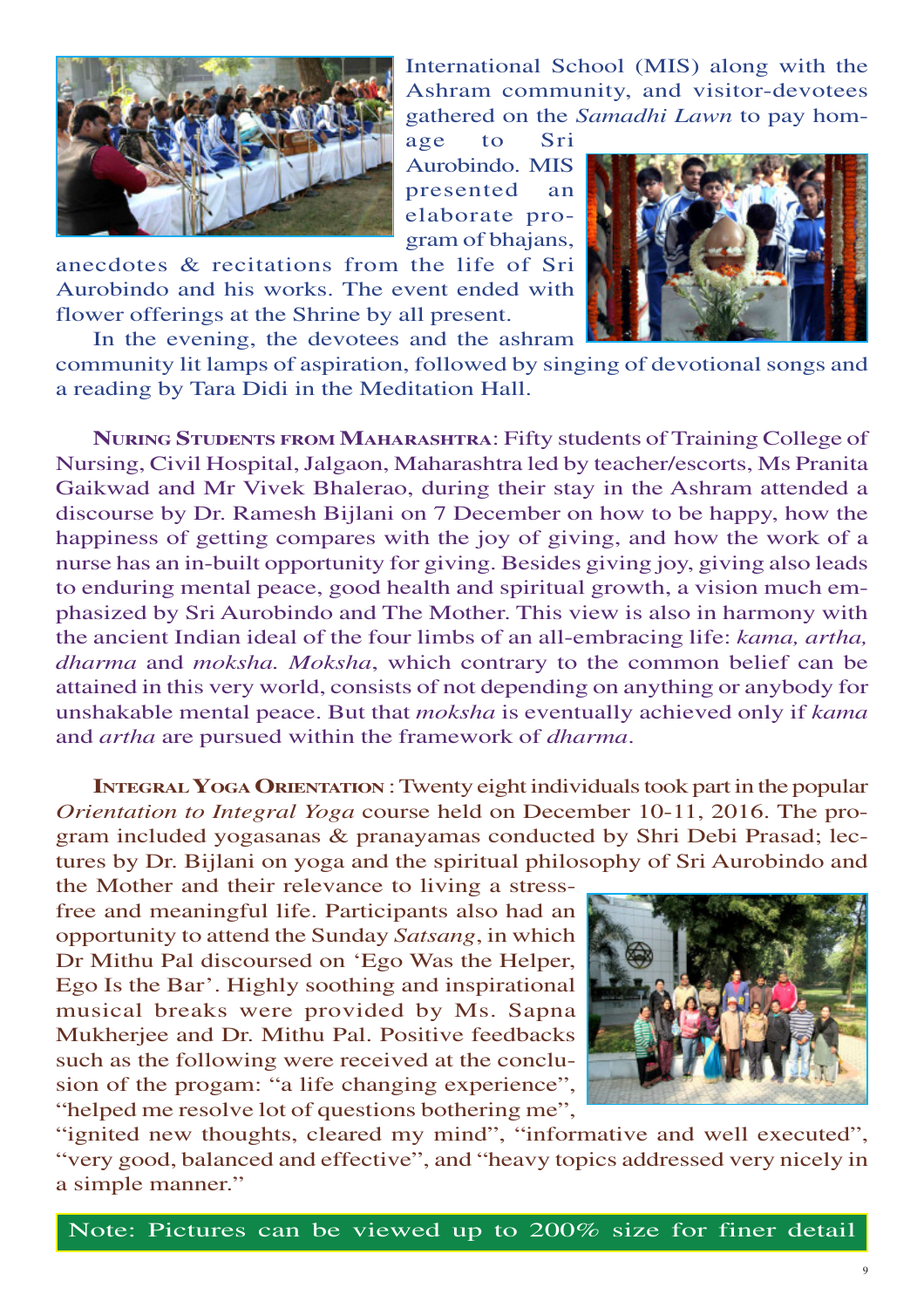### THE IDEAL OF HUMAN UNITY CHAPTER XXXVI A POSTSCRIPT CHAPTER [PART 2]

The central question is whether the nation, the largest natural unit which humanity has been able to create and maintain for its collective living, is also its last and ultimate unit or whether a greater aggregate can be formed which will englobe many and even most nations and finally all in its united totality. The impulse to build more largely, the push towards the creation of considerable and even very vast supra-national aggregates has not been wanting; it has even been a permanent feature in the life-instincts of the race. But the form it took was the desire of a strong nation for mastery over others, permanent possession of their territories, subjugation of their peoples, exploitation of their resources: there was also an attempt at quasi-assimilation, an imposition of the culture of a dominant race and, in general, a system of absorption wholesale or as complete as possible. The Roman Empire was the classic example of this kind of endeavour and the Graeco-Roman unity of a single way of life and culture in a vast framework of political and administrative unity was the nearest approach within the geographical limits reached by this civilisation to something one might regard as a first figure or an incomplete suggestion of a figure of human unity. Other similar attempts have been made though not on so large a scale and with a less consummate ability throughout the course of history, but nothing has endured for more than a small number of centuries. The method used was fundamentally unsound in as much as it contradicted other life-instincts which were necessary to the vitality and healthy evolution of mankind and the denial of which must end in some kind of stagnation and arrested progress. The imperial aggregate could not acquire the unconquerable vitality and power of survival of the nationunit. The only enduring empireunits have been in reality large nation-units which took that name like Germany and China and these were not forms of the supra-national State and need not be reckoned in the history of the formation of the imperial aggregate. So, although the tendency to the creation of empire testifies to an urge in Nature towards larger unities of human life,—and we can see concealed in it a will to unite the disparate masses of humanity on a larger scale into a single coalescing or combined lifeunit,—it must be regarded as an unsuccessful formation without a sequel and unserviceable for any further progress in this direction. In actual fact a new attempt of worldwide domination could succeed only by a new instrumentation or under novel circumstances in englobing all the nations of the earth or persuading or forcing them into some kind of union. An ideology, a successful combination of peoples with one aim and a powerful head like Communist Russia, might have a temporary success in bringing about such an objective. But such an outcome, not very desirable in itself, would not be likely to ensure the creation of an enduringWorld-State. There would be tendencies, resistances, urges towards other developments which would sooner or later bring about its collapse or some revolutionary change which would mean its disappearance. Finally, any such stage would have to be overpassed; only the formation of a true World-State, either of a unitary but still elastic kind,—for a rigidly unitary State might bring about stagnation and decay of the springs of life,—or a union of free peoples could open the prospect of a sound and lasting world-order.

It is not necessary to repeat or review, except in certain directions, the con-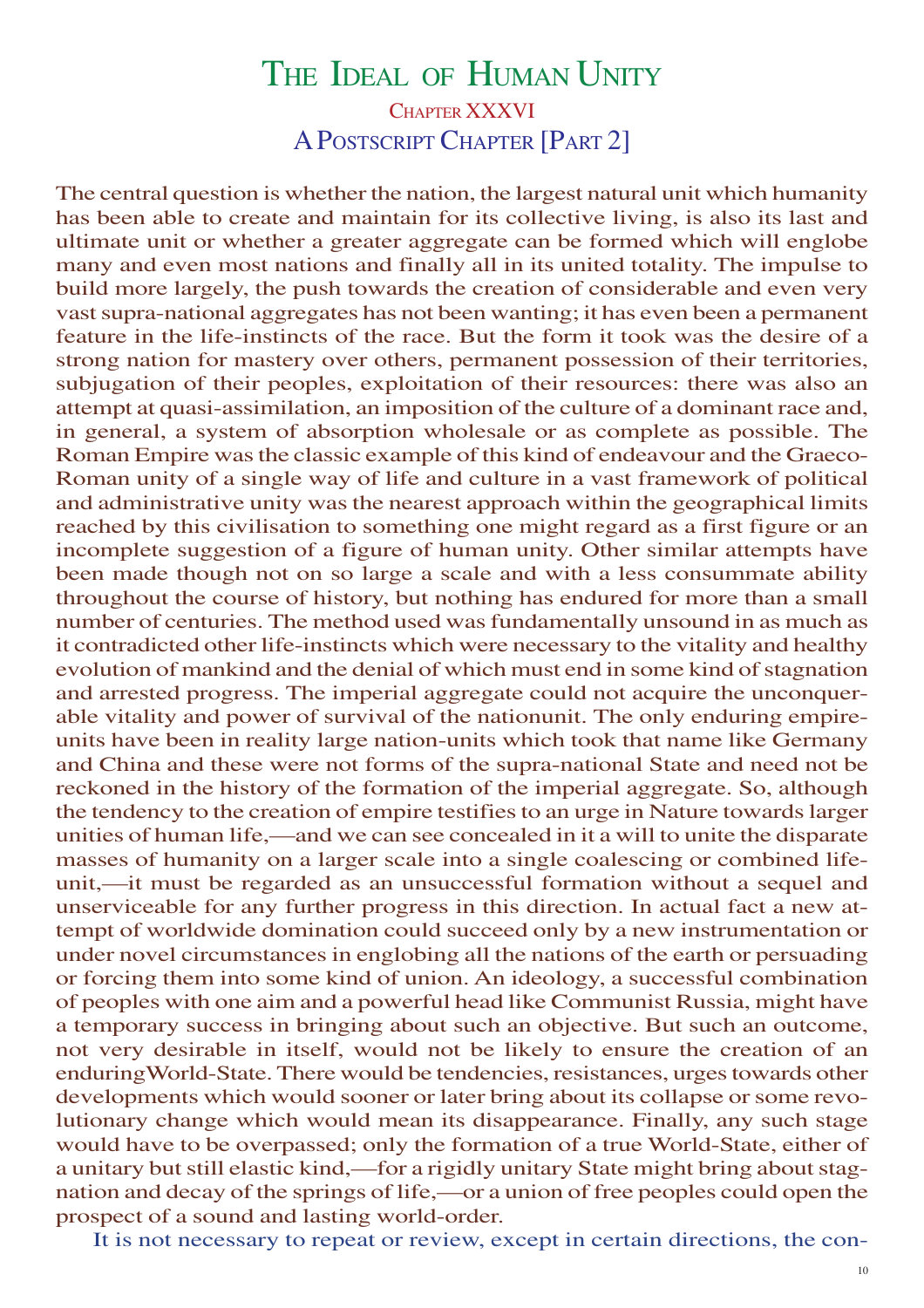siderations and conclusions set forward in this book with regard to the means and methods or the lines of divergence or successive development which the actual realisation of human unity may take. But still on some sides possibilities have arisen which call for some modification of what has been written or the conclusions arrived at in these chapters. It had been concluded, for instance, that there was no likelihood of the conquest and unification of the world by a single dominant people or empire. This is no longer altogether so certain, for we have just had to admit the possibility of such an attempt under certain circumstances. A dominant Power may be able to group round itself strong allies subordinated to it but still considerable in strength and resources and throw them into a world struggle with other Powers and peoples. This possibility would be increased if the dominating Power managed to procure, even if only for the time being, a monopoly of an overwhelming superiority in the use of some of the tremendous means of aggressive military action which Science has set out to discover and effectively utilise. The terror of destruction and even of large-scale extermination created by these ominous discoveries may bring about a will in the governments and peoples to ban and prevent the military use of these inventions, but, so long as the nature of mankind has not changed, this prevention must remain uncertain and precarious and an unscrupulous ambition may even get by it a chance of secrecy and surprise and the utilisation of a decisive moment which might conceivably give it victory and it might risk the tremendous chance. It may be argued that the history of the last war runs counter to this possibility, for in conditions not quite realising but approximating to such a combination of circumstances the aggressive Powers failed in their attempt and underwent the disastrous consequences of a terrible defeat. But after all, they came for a time within a hair's breadth of success and there might not be the same good fortune for the world in some later and more sagaciously conducted and organised adventure. At least, the possibility has to be noted and guarded against by those who have the power of prevention and the welfare of the race in their charge.

One of the possibilities suggested at the time was the growth of continental agglomerates, a united Europe, some kind of a combine of the peoples of the American continent under the leadership of the United States, even possibly in the resurgence of Asia and its drive towards independence from the dominance of the European peoples, a drawing together for self-defensive combination of the nations of this continent; such an eventuality of large continental combinations might even be a stage in the final formation of a world-union. This possibility has tended to take shape to a certain extent with a celerity that could not then be anticipated. In the two American continents it has actually assumed a predominating and practical form, though not in its totality. The idea of a United States of Europe has also actually taken shape and is assuming a formal existence, but is not yet able to develop into a completed and fully realised possibility because of the antagonism based on conflicting ideologies which cuts off from each other Russia and her satellites behind their iron curtain and Western Europe. This separation has gone so far that it is difficult to envisage its cessation at any foreseeable time in a predictable future. Under other circumstances a tendency towards such combinations might have created the apprehension of huge continental clashes such as the collision, at one time imagined as possible, between a resurgent Asia and the Occident. The acceptance by Europe and America of the Asiatic resurgence and the eventual total liberation of the Oriental peoples, as also the downfall of Japan which figured at one time and indeed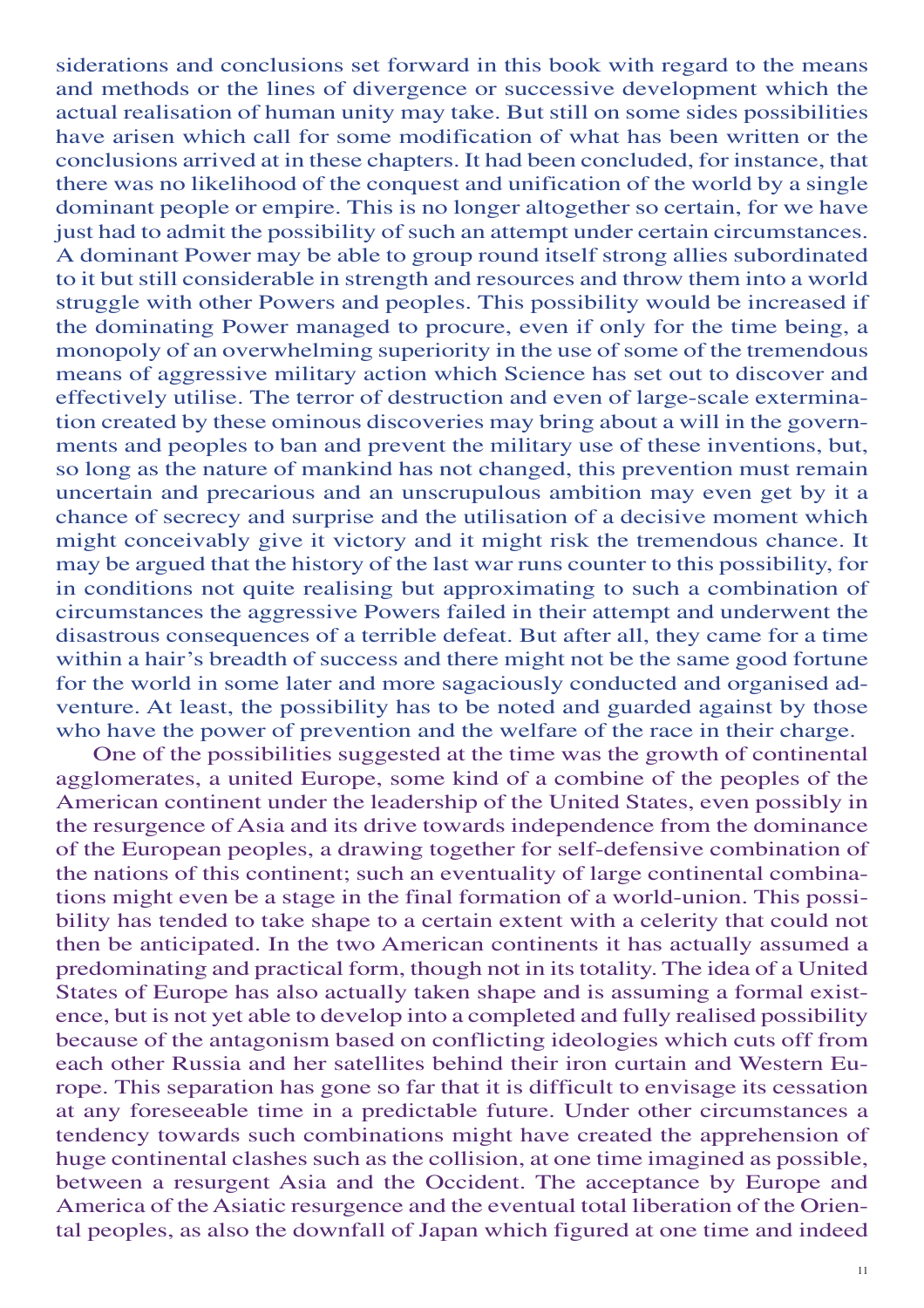actually presented itself to the world as the liberator and leader of a free Asia against the domination of the West, have removed this dangerous possibility. Here again, as elsewhere, the actual danger presents itself rather as a clash between two opposing ideologies, one led by Russia and Red China and trying to impose the Communistic extreme partly by military and partly by forceful political means on a reluctant or at least an infected but not altogether willing Asia and Europe, and on the other side a combination of peoples, partly capitalist, partly moderate socialist who still cling with some attachment to the idea of liberty,—to freedom of thought and some remnant of the free life of the individual. In America there seems to be a push, especially in the Latin peoples, towards a rather intolerant completeness of the Americanisation of the whole continent and the adjacent islands, a sort of extended Monroe Doctrine, which might create friction with the European Powers still holding possessions in the northern part of the continent. But this could only generate minor difficulties and disagreements and not the possibility of any serious collision, a case perhaps for arbitration or arrangement by the U.N.O., not any more serious consequence. In Asia a more perilous situation has arisen, standing sharply across the way to any possibility of a continental unity of the peoples of this part of the world, in the emergence of Communist China. This creates a gigantic bloc which could easily englobe the whole of Northern Asia in a combination between two enormous Communist Powers, Russia and China, and would overshadow with a threat of absorption South-Western Asia and Tibet and might be pushed to overrun all up to the whole frontier of India, menacing her security and that of Western Asia with the possibility of an invasion and an overrunning and subjection by penetration or even by overwhelming military force to an unwanted ideology, political and social institutions and dominance of this militant mass of Communism whose push might easily prove irresistible. In any case, the continent would be divided between two huge blocs which might enter into active mutual opposition and the possibility of a stupendous world-conflict would arise dwarfing anything previously experienced: the possibility of any world union might, even without any actual outbreak of hostilities, be indefinitely postponed by the incompatibility of interests and ideologies on a scale which would render their inclusion in a single body hardly realisable. The possibility of a coming into being of three or four continental unions, which might subsequently coalesce into a single unity, would then be very remote and, except after a world-shaking struggle, hardly feasible.

At one time it was possible to regard as an eventual possibility the extension of Socialism to all the nations; an international unity could then have been created by its innate tendencies which turned naturally towards an overcoming of the dividing force of the nation-idea with its separatism and its turn towards competitions and rivalries often culminating in open strife; this could have been regarded as the natural road and could have turned in fact into the eventual way towards world-union. But, in the first place, Socialism has under certain stresses proved to be by no means immune against infection by the dividing national spirit and its international tendency might not survive its coming into power in separate national States and a resulting inheritance of competing national interests and necessities: the old spirit might very well survive in the new socialist bodies. But also there might not be or not for a long time to come an inevitable tide of the spread of Socialism to all the peoples of the earth: other forces might arise which would dispute what seemed at one time and perhaps still seems the most likely outcome of existing world tendencies; the conflict between Commu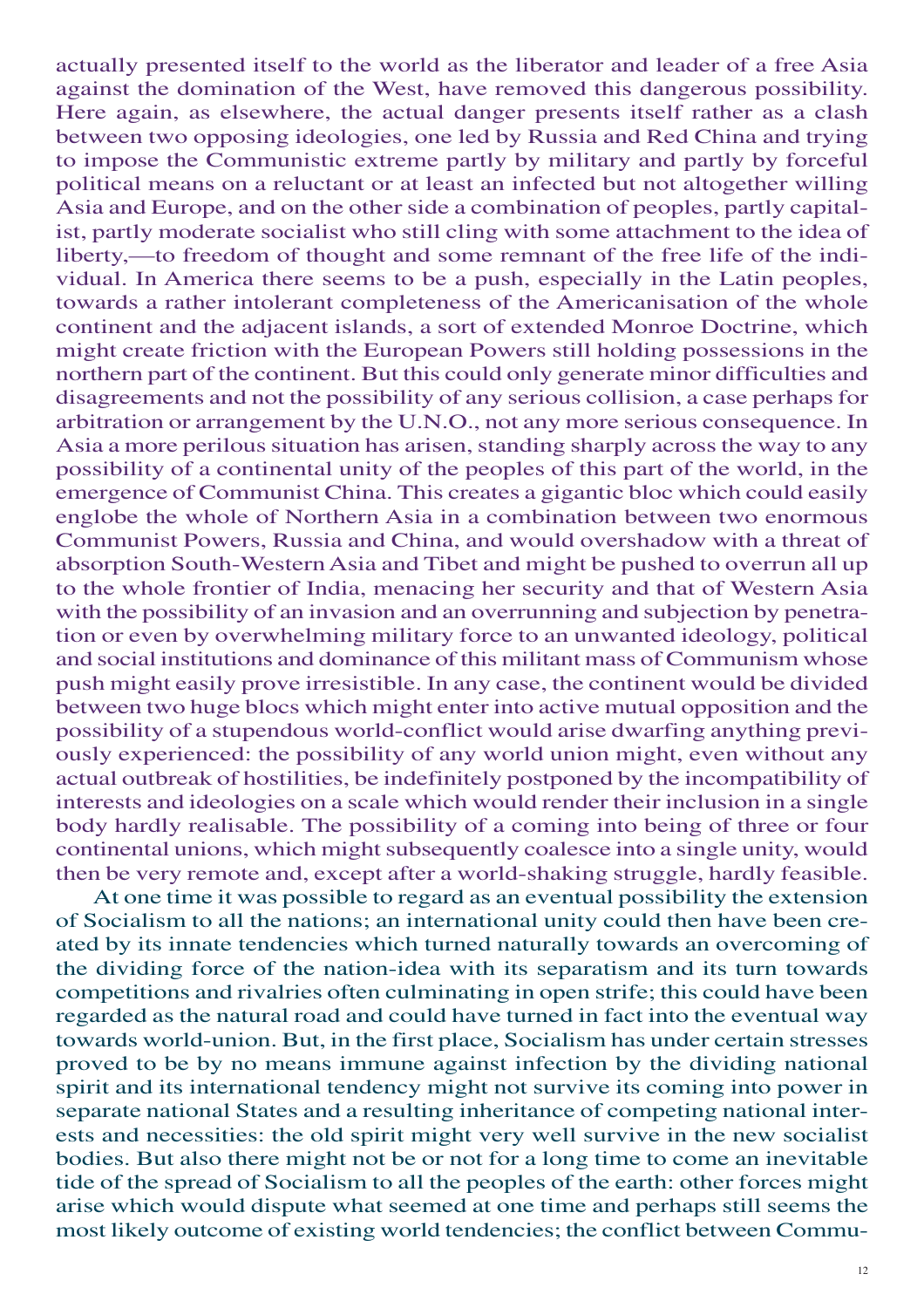nism and the less extreme socialistic idea which still respects the principle of liberty, even though a restricted liberty, and the freedom of conscience, of thought, of personality of the individual, if this difference perpetuated itself, might create a serious difficulty in the formation of a World-State. It would not be easy to build a constitution, a harmonised State-law and practice in which any modicum of genuine freedom for the individual or any continued existence of him except as a cell in the working of a rigidly determined automatism of the body of the collectivist State or a part of a machine would be possible or conceivable. It is not that the principle of Communism necessitates any such results or that its system must lead to a termite civilisation or the suppression of the individual; it could well be, on the contrary, a means at once of the fulfilment of the individual and the perfect harmony of a collective being. The already developed systems which go by the name are not really Communism but constructions of an inordinately rigid State Socialism. But Socialism itself might well develop away from the Marxist groove and evolve less rigid modes; a cooperative Socialism, for instance, without any bureaucratic rigour of a coercive administration, of a Police State, might one day come into existence, but the generalisation of Socialism throughout the world is not under existing circumstances easily foreseeable, hardly even a predominant possibility: in spite of certain possibilities or tendencies created by recent events in the Far East, a division of the earth between the two systems, capitalistic and socialistic, seems for the present a more likely issue. In America the attachment to individualism and the capitalistic system of society and a strong antagonism not only to Communism but to even a moderate Socialism remains complete and one can foresee little possibility of any abatement in its intensity. The extreme success of Communism creeping over the continents of the Old World, which we have had to envisage as a possibility, is yet, if we consider existing circumstances and the balance of opposing Powers, highly improbable and, even if it occurred, some accommodation would still be necessary, unless one of the two forces gained an overwhelming eventual victory over its opponent. A successful accommodation would demand the creation of a body in which all questions of possible dispute could be solved as they arose without any breaking out of open conflict, and this would be a successor of the League of Nations and the U.N.O. and move in the same direction. As Russia and America, in spite of the constant opposition of policy and ideology, have avoided so far any step that would make the preservation of the U.N.O. too difficult or impossible, this third body would be preserved by the same necessity or imperative utility of its continued existence. The same forces would work in the same direction and a creation of an effective world-union would still be possible; in the end the mass of general needs of the race and its need of selfpreservation could well be relied on to make it inevitable.

There is nothing then in the development of events since the establishment of the United Nations Organisation, in the sequel to the great initiation at San Francisco of the decisive step towards the creation of a world-body which might end in the establishment of a true world-unity, that need discourage us in the expectation of an ultimate success of this great enterprise. There are dangers and difficulties, there can be an apprehension of conflicts, even of colossal conflicts that might jeopardise the future, but total failure need not be envisaged unless we are disposed to predict the failure of the race. The thesis we have undertaken to establish of the drive of Nature towards larger agglomerations and the final establishment of the largest of all and the ultimate union of the world's peoples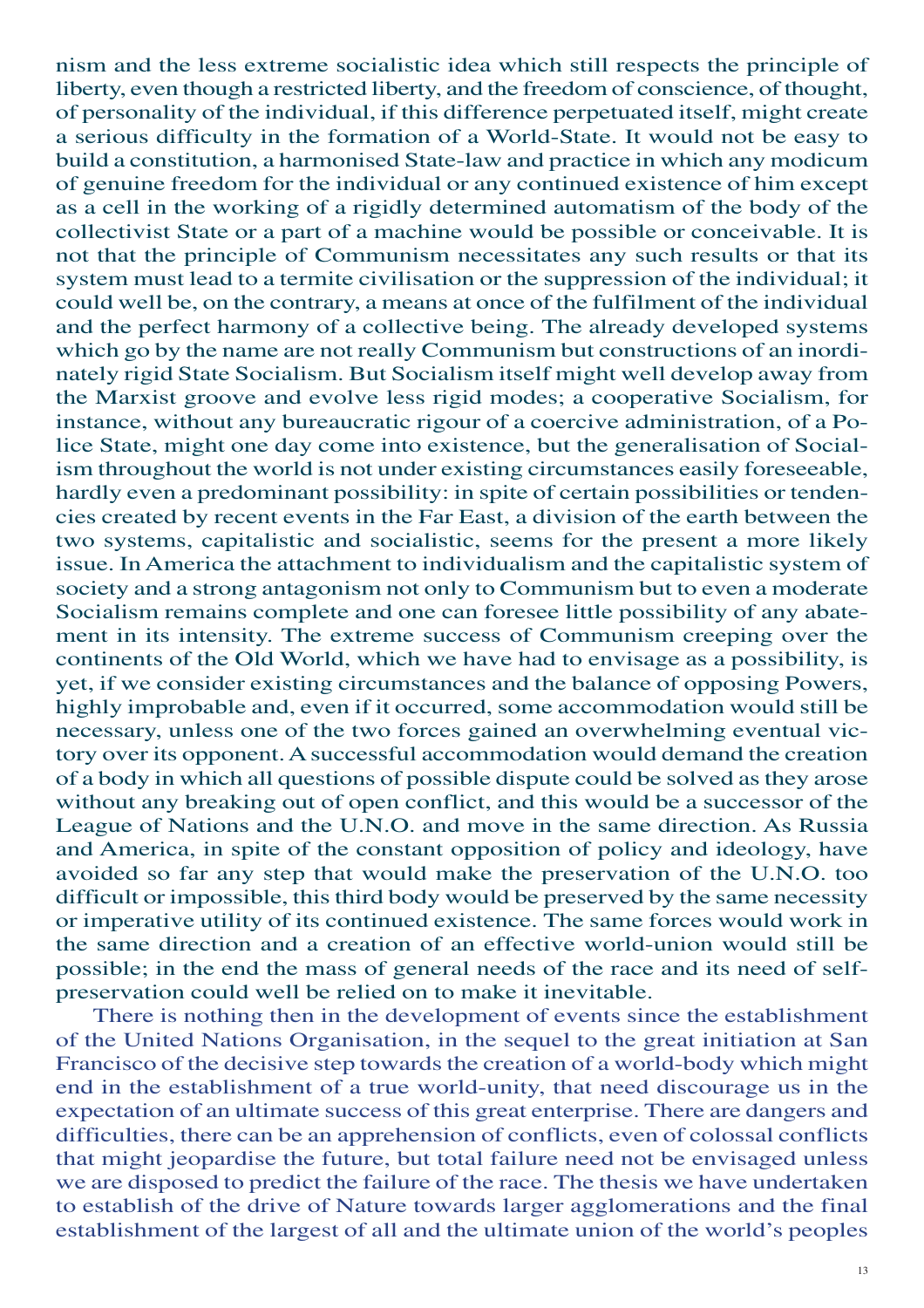still remains unaltered: this is evidently the line which the future of the human race demands and which conflicts and perturbations, however immense, may delay, even as they may modify greatly the forms it now promises to take, but are not likely to prevent; for a general destruction would be the only alternative destiny of mankind. But such a destruction, whatever the catastrophic possibilities balancing the almost certain beneficial results, hardly limitable in their extent, of the recent discoveries and inventions of Science, has every chance of being as chimerical as any early expectation of final peace and felicity or a perfected society of the human peoples. We may rely, if on nothing else, on the evolutionary urge and, if on no other greater hidden Power, on the manifest working and drift or intention in the World-Energy we call Nature to carry mankind at least as far as the necessary next step to be taken, a self-preserving next step: for the necessity is there, at least some general recognition of it has been achieved and of the thing to which it must eventually lead the idea has been born and the body of it is already calling for its creation. We have indicated in this book the conditions, possibilities, forms which this new creation may take and those which seem to be most desirable without dogmatising or giving prominence to personal opinion; an impartial consideration of the forces that work and the results that are likely to ensue was the object of this study. The rest will depend on the intellectual and moral capacity of humanity to carry out what is evidently now the one thing needful.

We conclude then that in the conditions of the world at present, even taking into consideration its most disparaging features and dangerous possibilities, there is nothing that need alter the view we have taken of the necessity and inevitability of some kind of world-union; the drive of Nature, the compulsion of circumstances and the present and future need of mankind make it inevitable. The general conclusions we have arrived at will stand and the consideration of the modalities and possible forms or lines of alternative or successive development it may take. The ultimate result must be the formation of a World-State and the most desirable form of it would be a federation of free nationalities in which all subjection or forced inequality and subordination of one to another would have disappeared and, though some might preserve a greater natural influence, all would have an equal status. A confederacy would give the greatest freedom to the nations constituting the World-State, but this might give too much room for fissiparous or centrifugal tendencies to operate; a federal order would then be the most desirable. All else would be determined by the course of events and by general agreement or the shape given by the ideas and necessities that may grow up in the future. A world-union of this kind would have the greatest chances of long survival or permanent existence. This is a mutable world and uncertainties and dangers might assail or trouble for a time; the formed structure might be subjected to revolutionary tendencies as new ideas and forces emerged and produced their effect on the general mind of humanity, but the essential step would have been taken and the future of the race assured or at least the present era overpassed in which it is threatened and disturbed by unsolved needs and difficulties, precarious conditions, immense upheavals, huge and sanguinary world-wide conflicts and the threat of others to come. The ideal of human unity would be no longer an unfulfilled ideal but an accomplished fact and its preservation given into the charge of the united human peoples. Its future destiny would lie on the knees of the gods and, if the gods have a use for the continued existence of the race, may be left to lie there safe. – *Sri Aurobindo*